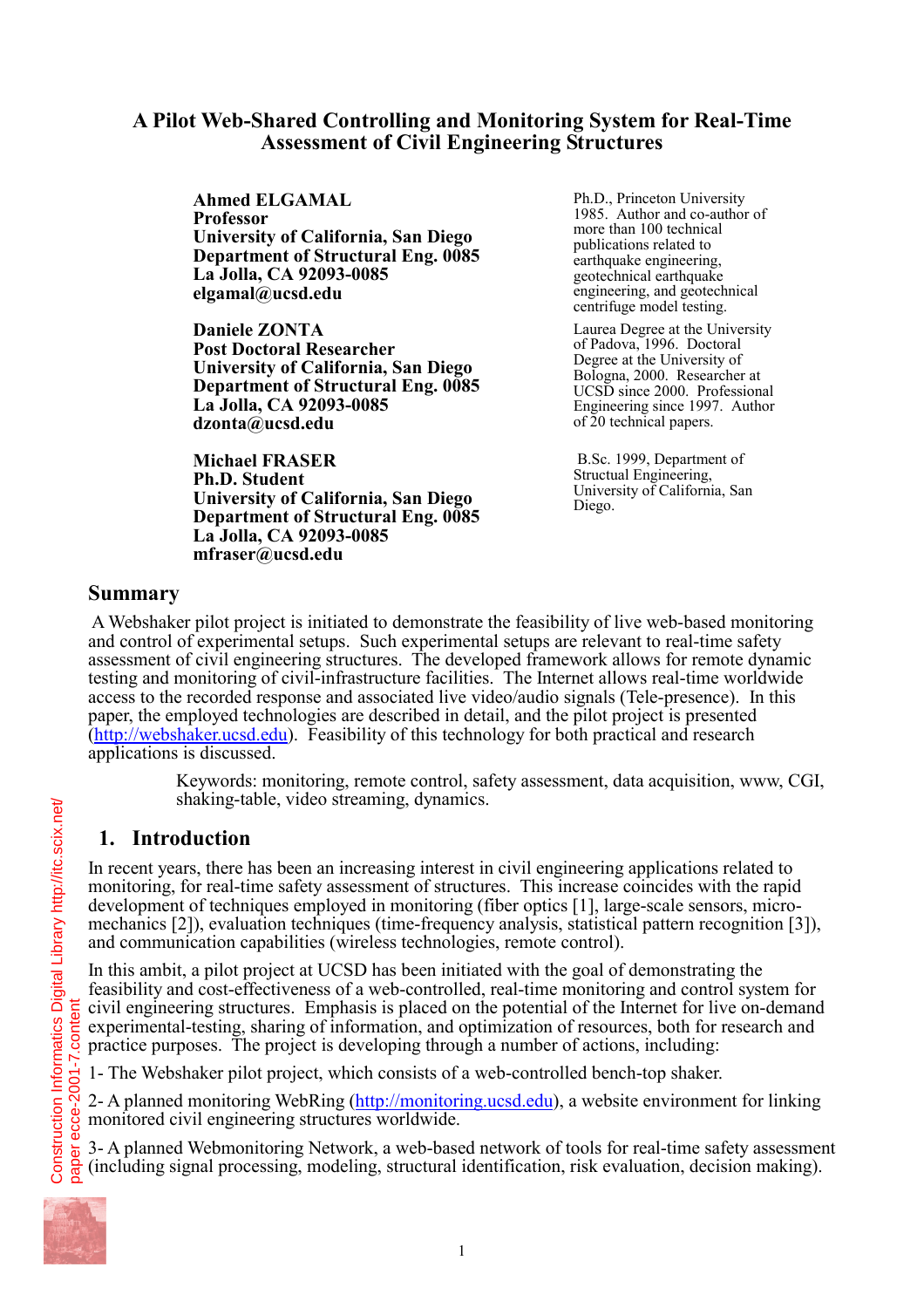At present, an effort is underway to instrument a building on the UCSD campus, and allow worldwide access for conducting real-time dynamic tests, by remotely controlling a dynamic shaker. A digital video camera will transmit live video, and the structural response will be made available using accelerometers. The user will be allowed to run dynamic tests, perform basic signal processing operations, and browse and download from a database of archived data. At present, a small-scale pilot effort (http://webshaker.ucsd.edu) consisting of a facility for remote controlled shake table testing, demonstrates the feasibility of conducting such control/monitoring experiments over the Internet.

In this paper, the technology setup involved in the Webshaker Project is first introduced along with the related implementation details. The feasibility of this technology for both practical and research applications is demonstrated.

## **2. Layout of a Web-based Monitoring and Control System**

The outline of the setup employed in the Webshaker Project is represented in Figure 1. It is convenient to distinguish three different environments: 1) the instrumentation domain; 2) the serverside domain; 3) the client-side domain.

#### **2.1 Instrumentation Domain**

Sensors and actuators, along with the analog conditioning system, belong to the instrumentation domain. Sensors convert a mechanical signal (e.g., acceleration, displacement, strain) to an analog electrical signal (e.g., voltage). Conditioning consists of all devices and tools that modify, amplify, and eventually convert the electrical signal (originally generated by the transducer) to an analog one (suitable for recording or digitizing). The digitization is done via an Analog to Digital (A/D) converter that is often (but not necessarily) a data acquisition board installed on the same computer that operates as the server. The control of actuators (e.g. motors, electromagnetic shakers) operates along the same lines, but in the opposite direction.

#### **2.2 Server-Side Domain**

The server-side domain allows for interaction between the instrumentation and the clientside domains. It consists of software and hardware that can be physically located in a single computer or a networked set of workstations.

Sending pre-formatted HTML documents under request is the main task of a web server. For remote control applications, the necessary client/server interactivity is made possible by using Common Gateway Interface (CGI) programs. CGI is a protocol for exchanging information between client and web-server, and between webserver and programs. CGI programs can be written in any scripting language such as pearl, C, or Visual Basic. Some recent commercial data acquisition programs (such as latest versions of LabVIEW) also have CGI capabilities when run by an



*Fig. 1. Layout of Internet monitoring and control system.*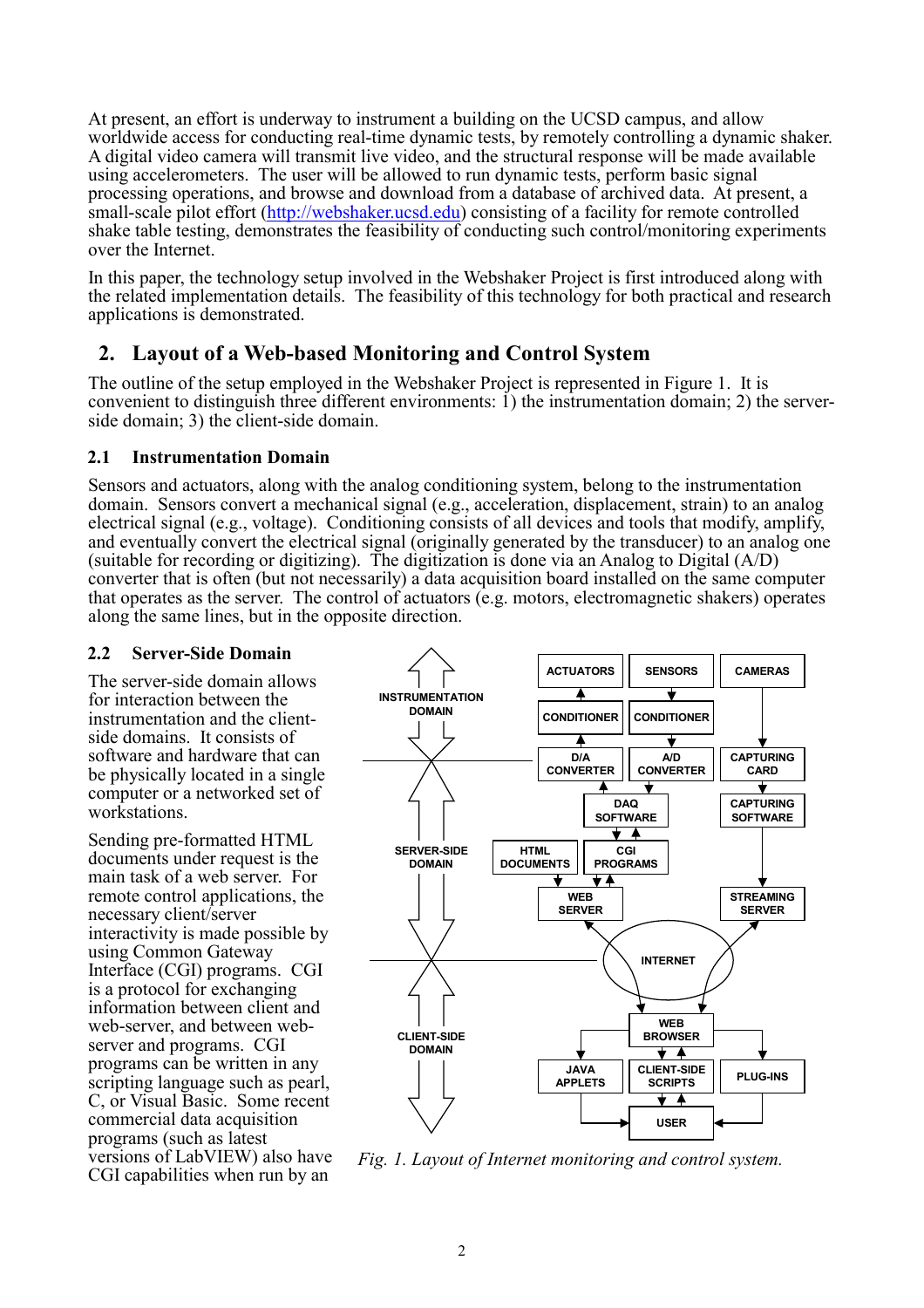appropriate web-server, and can be utilized for data acquisition (DAQ), signal processing, and generation of the CGI output page. Unfortunately, most of the DAQ programs, commonly provided with the I/O devices, are not Internet ready. In this case, special CGI scripts must be created to allow for the generation of the output web page, and for control/interaction with the DAQ application. The latter task can be achieved either: 1) by using the DAQ application as a subroutine of the CGI program, or 2) by utilizing the DAQ program as a free-standing resource that runs in parallel, and exchanges information through shared buffers or files.

### **2.3 Client-Side Domain**

The most essential aspects of the interactivity of a remote monitoring/control system (such as sending the request for running a shaker and receiving the output from an accelerometer) are based on server-side programming capabilities, such as CGI. Some simple operations can be more conveniently carried out on the client-side (i.e., running on the user computer, rather than on a server). The strategies employed for client-side programming in the current Webshaker project make use of Java Applets, Scripts, and Plug-ins.

Java Applets are executable applications, embedded in an HTML page and running in the browser environment. These are written in Java languages and compiled to a machine-independent bytecode. The Applet can be utilized for instance to perform an interactive graphical representation of the returned signals, allowing the user to zoom into the graph and perform basic analyses.

Scripts can be embedded in an HTML page and executed on the client-side, in order to perform basic interaction tasks such as simple elaborations, checking of request forms before submission, and esthetical improvements. The most common language utilized is JavaScript as it is supported today by most Internet web-browsers.

Plug-ins are helper components that allow for reading certain types of files, otherwise unsupported by a browser. For example, Real Player and Window Media Player are common plug-ins that allow for playing a streamed video. The user must have the plug-ins downloaded and installed.

# **3. The bench-top shaking-table facility**

The basic elements of experimental Tele-observation and Tele-operation/control are currently operational within the pilot framework (http://webshaker.ucsd.edu), of the newly developed UCSD Webshaker project (a tool that allows users worldwide to run a preset shaking-table test on an existing model). The facility is currently used as a learning environment for applications in Dynamics including Mechanics, Structural Dynamics, and Earthquake Engineering courses.

The instrumentation side of the Webshaker set-up consists of a small-scale model attached to a bench-top shake-table (Fig.2), and monitored with displacement (LVDT) and acceleration transducers. The facility was designed to operate with different models. The current model (Fig. 3) consists of a single degree of freedom (SDOF) aluminum frame bolted to the table. This model represents a scaled version of a single-story building.





*Fig. 2 Overview of small-scale Webshaker setup. Fig. 3 Schematic of SDOF model on shake-table*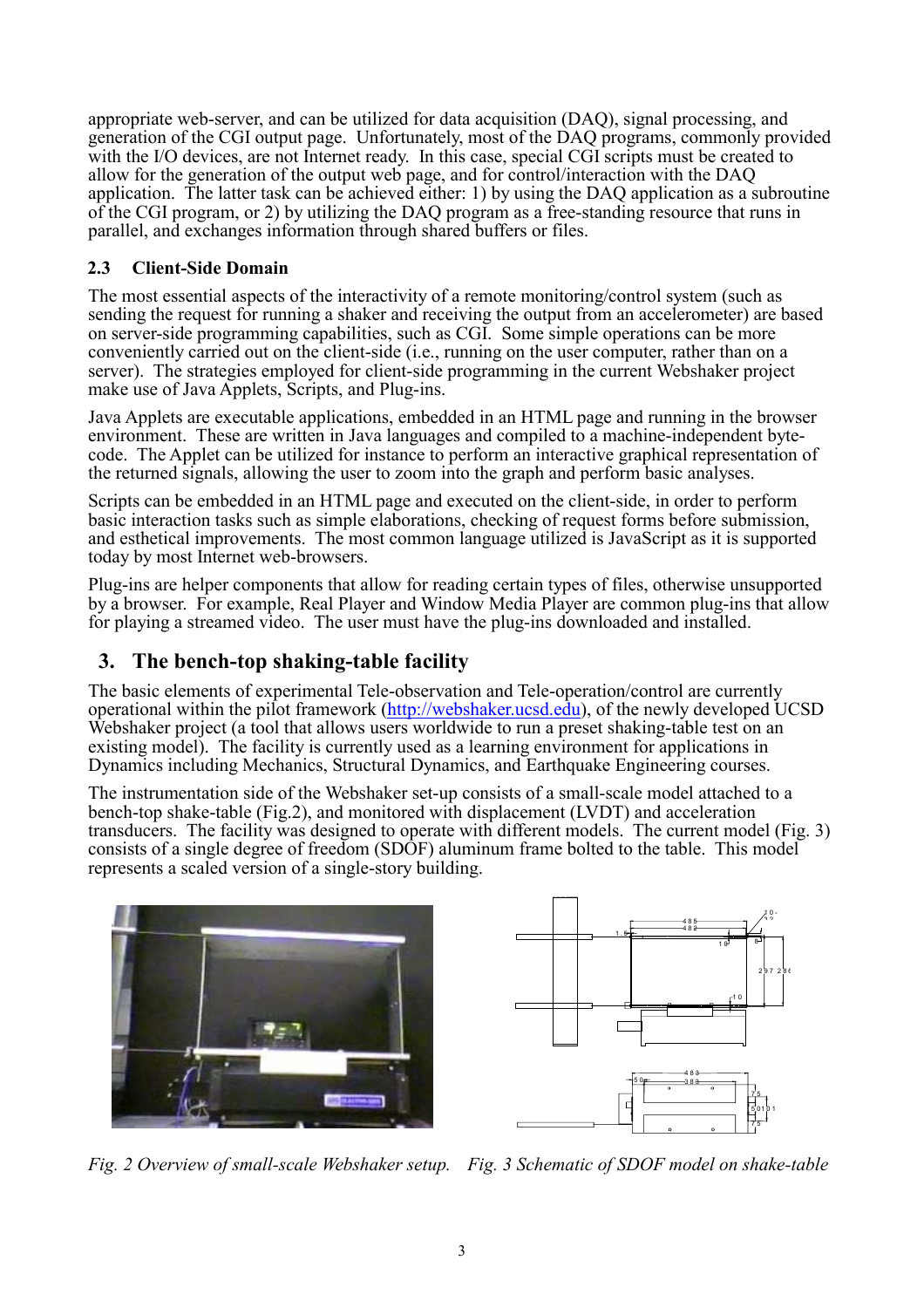Attached to the base and first floor of this model are two LVDTs to record the displacement while an accelerometer mounted on the base of the structure records the acceleration of the shake table. All measurements are taken in the direction of the shaking. The instruments allow the user to observe the model deformation induced by the base excitation.

## **3.1 Hardware Components**

In detail, the experimental hardware is composed of the following items:

- APS Electro-Seis electro-magnetic shake table (Figs. 2 and 3). This is a single-degree-offreedom (SDOF) table that allows the reproduction of ground motions with a zero to 200 Hz frequency range, and a 158 mm (6.25 in) maximum displacement. The maximum testing mass capability is 23 kg (50 lb). The table operates through an electro-dynamic actuator, which transforms the input voltage signal into a dynamic force.
- APS model 124 power amplifier, which amplifies the signal from the data acquisition (DAQ) card before it is passed to the shake-table.
- Two Macro Sensors DC 750-3000 LVDTs (Fig. 3), with a measurement range of ±76.2 mm (±3.0 in), corresponding to a ±10 V voltage range. The LVDTs incorporate a dedicated miniature circuit to provide signal conditioning for the basic LVDT sensor, and require only external DC power for excitation.
- Endevco accelerometer, model 7705-1000. This is a capacitive accelerometer, with charge sensitivity approximately equal to  $100pC/m$  s-2, 0 to  $1000$  Hz frequency range, and  $0.3\%$ maximum transverse sensitivity.
- National Instruments PCI-MIO-16E-1 analog I/O board with the following characteristics: 1.25 MS/s, 12-bit, eight double-ended analog inputs, 2 double-ended analog outputs,  $\pm$  10 V output range.
- Sharp color CCD video camera with an Osprey 100 video capture card.

### **3.2 User Interface**

Using a standard web-browser such as Internet Explorer or Netscape Navigator, users can:

- Select a dynamic base excitation and operate the shake-table by clicking the "Run Experiment" button.
- Download the output of the experiment (acceleration and displacement time histories recorded by the installed accelerometer and LVDTs). The output files generated from the experiment can be viewed using either a Java Applet with zoom-in capability or in the form of raw data.
- View a real-time streaming video of the shake table and the mounted test structure using Real Player or Windows Media Player.
- Conduct a numerical simulation of the executed experiment. The graphical result of the numerical simulation is superimposed on the plot of recorded data from the live experiment for comparison.

### **3.3 Software components**

The employed server computer is a PC running Microsoft Windows NT Server 4.0. The software consists of a multi-tasking structure where IIS 4.0 Web Server, LabVIEW, Matlab, Real and Windows- Media Players are running at the same time. These applications control the Web interface, execution of the experiments, data elaboration, and video capturing/streaming operations. Coordinating these tasks is conducted in the Web Server environment, by making use of HTML and pearl scripts. Among the functions of this application are to:

- Make available the Web interface and interact with remote users. A pooling scheme allows up to five users to conduct independent experiments at the same time by assigning a priority to the users' requests.
- Generate the input signals, according to the user's desire, and store in a common directory.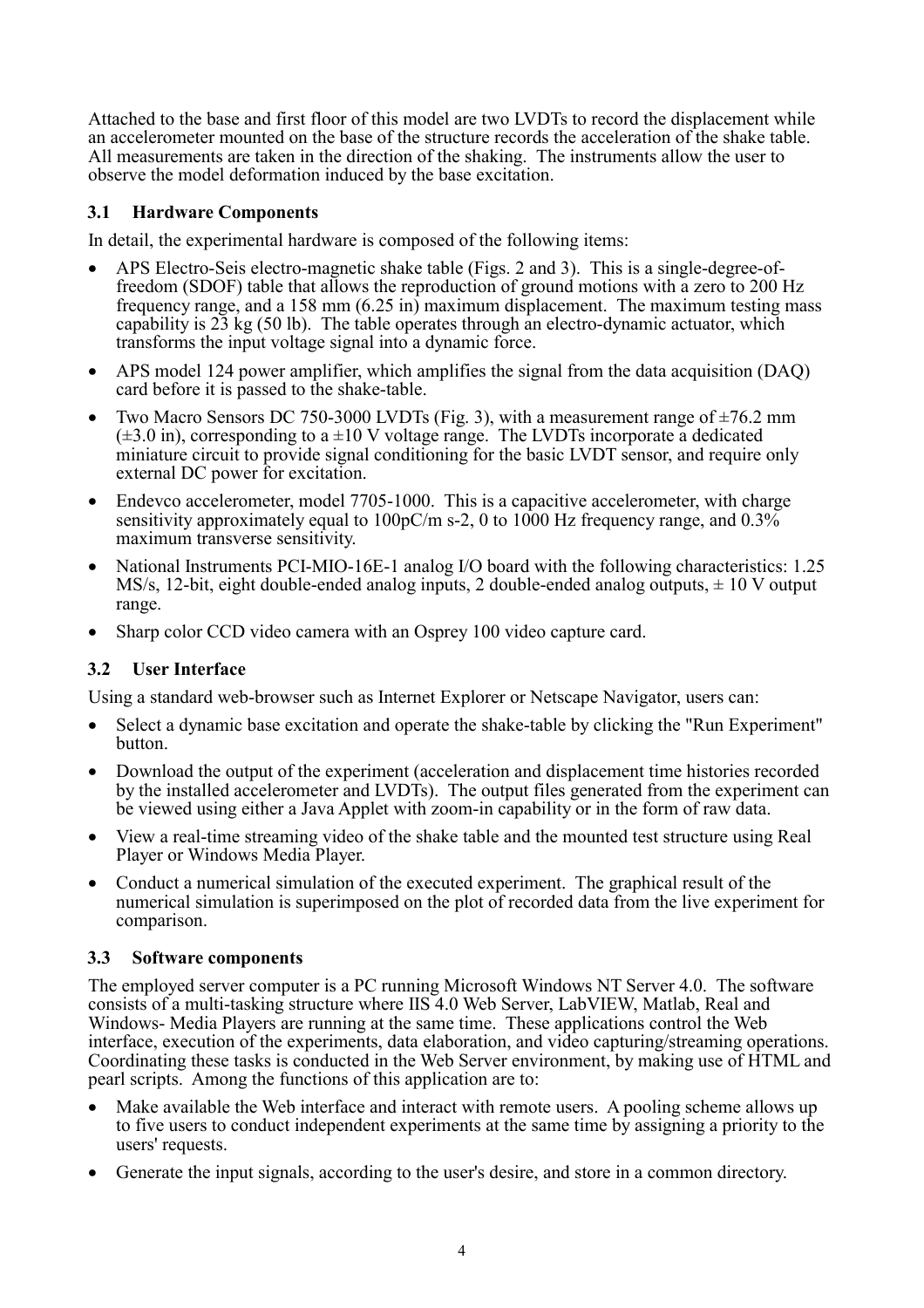- Send requests to the LabVIEW Virtual Instrument (VI) to run an experiment, collect the results of the experiment, and transmit to the remote user.
- Send request to Matlab for generation of graphical output in jpeg format and transmit to the remote user.
- Address and interface the streamed video signals.
- Call executable subroutines for advanced data elaboration.

## **3.4 Video capturing and streaming**

In addition to the displacement and acceleration transducers, a digital video camera allows for realtime video transmission of the experiment. Typical computer cameras (such as the one used here) can capture as many as 30 frames per second, with a 512x492 effective pixel resolution (in the current configuration this corresponds to about 2-mm spatial resolution). This amount of data can easily be recorded on computer disk with the plug and play technology. For quantitative applications, capture rates of 100 frames per second or more are needed, as is sufficiently high spatial resolution (for comparison the currently installed LVDTs with the 12 bits DAQ card allow a 0.03 mm resolution in a 150 mm range). A high-speed capture and high-resolution video requires more expensive cameras and high speed buffering boards. As these technologies become more available and less expensive, quantitative digital video data is expected to become a mainstream tool and an integral component of the data acquisition system. Therefore, for now, the digital camera is used only for qualitative purposes (viewing the shake table and model motions).

Using video-streaming technology, a live or recorded video signal can be sent to a remote user near real-time. Commercial video-streaming technologies (e.g., RealPlayer http://www.realplayer.com or Microsoft Windows Media Player http://www.microsoft.com/windows/mediaplayer) allow for transmitting the best possible signal using the limited available Internet bandwidth. Today, this type of streamed signal is only suitable for qualitative purposes. The Webshaker setup includes both of these commercial packages for capturing and serving the video signal.

### **3.5 Execution of Experiments**

Following the server request, The LabVIEW Virtual Instrument (VI) uses the PCI-MIO board as an interface to drive the shake-table and to acquire signals from the instrumentation. There are two types of base motion available for the experiments: a) harmonic and, and b) earthquake-like motions. For the harmonic motion of the shake-table, the user specifies the base motion amplitude  $(\text{mm s}^{-2})$ , frequency (Hz), and duration (sec.) of a sine wave. Once the user has specified the characteristics of the sine wave, the VI converts the sine wave into a series of discrete points with a voltage for each time step. Acceptable values of frequency range from 0.5 to 20 Hz, which encompass the range of frequencies of interest for earthquake engineering applications. The other form of input signal is an earthquake-like motion. These motions are constructed by scaling accelerograms from historic earthquakes, such as the 1994 Northridge earthquake. Limits are placed on the amplitudes of shake-table motion in order to ensure that the structure remains elastic during testing. For the harmonic motion, this is accomplished by limiting the maximum voltage to one-volt. For earthquake-like motions, the maximum voltage was experimentally fixed in order to contain the peak displacement within a 4-cm limit.

Upon clicking the 'Run Experiment' button, the user selection of base excitation is sent to the server. Pearl scripts generate an input file with the parameters specified by the user, which is then read by the LabVIEW VI. The VI in turn constructs and sends the input voltage signal to the shake table. While the shake table is running, the same VI simultaneously acquires data from the LVDTs and the accelerometer, located on the model. The analog signals from the sensors are sampled and digitized at 200 scans per second by the data acquisition card. The electric signals are converted to displacements and accelerations.

In addition, the VI performs some basic signal processing in both the time domain (e.g., filtering) and frequency domain (e.g., Fourier analysis), and sends back the results to the server in ASCII format. These data files are then sent to the remote computer. A Java Applet is embedded in the HTML (*Ptolemy*, http://ptolemy.eecs.berkeley.edu), to process and produce graphical representations of the data on the user's web page.